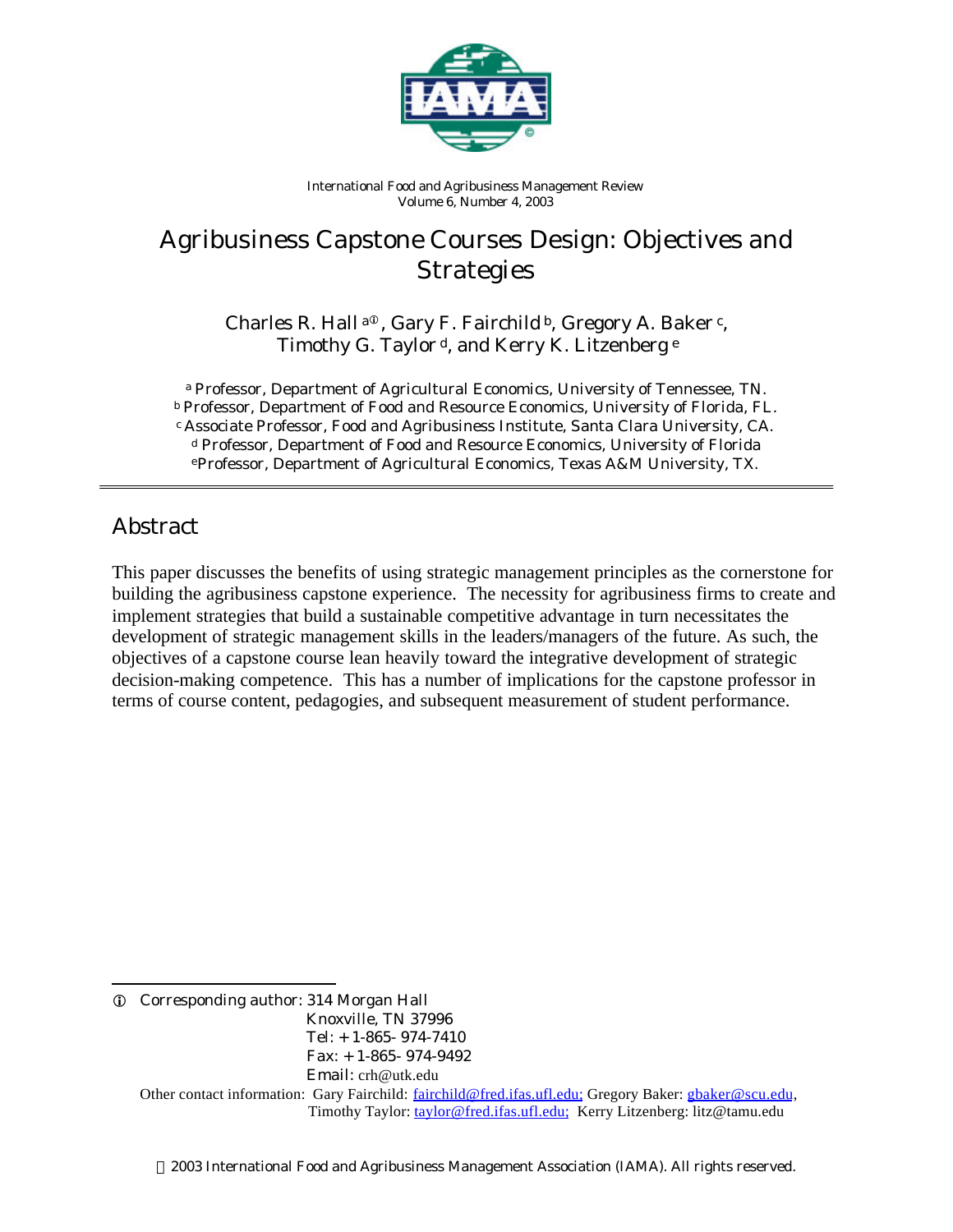### 1.0 Introduction

In the past decade, many departments of Agricultural Economics either initiated agribusiness degree programs or substantially changed traditional academic programs to better meet the needs of students and the agribusiness industry (French, 1985). These developments in undergraduate agribusiness academic programs have usually included or fostered a more formalized relationship with colleges of business (Litzenberg, Gorman, and Schneider, 1983). General business courses such as accounting, corporate finance, organizational behavior, and marketing provide the theory for operational decision-making and have long been included in business school curricula. While these and other "tools" courses are essential in an agribusiness program, the need to bring together the subject matter from various courses in a meaningful manner and to enhance decision-making capabilities of students has dictated the need for capstone courses.

Discussions among those involved in the design and teaching of agribusiness capstone courses reveal core commonalties in overall purpose and even specific objectives. However, considerable differences exist in the content and strategies utilized to achieve course objectives. There is also a shared sense of frustration and concern as to whether an optimal capstone "experience" is being realized.

Capstone course objectives are wide-ranging, but generally include: (1) integrating functional knowledge from previous courses in management, marketing, operations, finance, human resource management, and sales; (2) applying acquired knowledge to management problems emanating from the firm's internal and external environment; (3) improving written and oral communication skills; and (4) developing teamworking skills in diverse and cross-functional situations (Bond, 1995; Rhodus and Hoskins, 1995). The importance of ethical principles, personal and company values, and socially responsible management practices are also highlighted (Hall, 2000; Baker, 2000; Kepner, Fairchild, and Taylor, 2000).

Faculty teaching capstone courses often find themselves serving as *facilitators* of learning in these courses with the goal of helping students make the transition from a state of being dependent learners to the state of being self-directed learners. As such, students are coached (and coaxed) to bridge the gap between the wellstructured learning environment of the traditional college classroom and the dynamic agribusiness environment, which puts a premium on motivation, initiative, and creativity. Industry feedback obtained by the authors indicates that students who have completed capstone courses require less on-the-job training than those without a capstone experience. This may stem from their ability to look across diverse production, processing, and distribution sectors of the food chain and think strategically about how actions (and subsequent reactions) in one sector affect other sectors.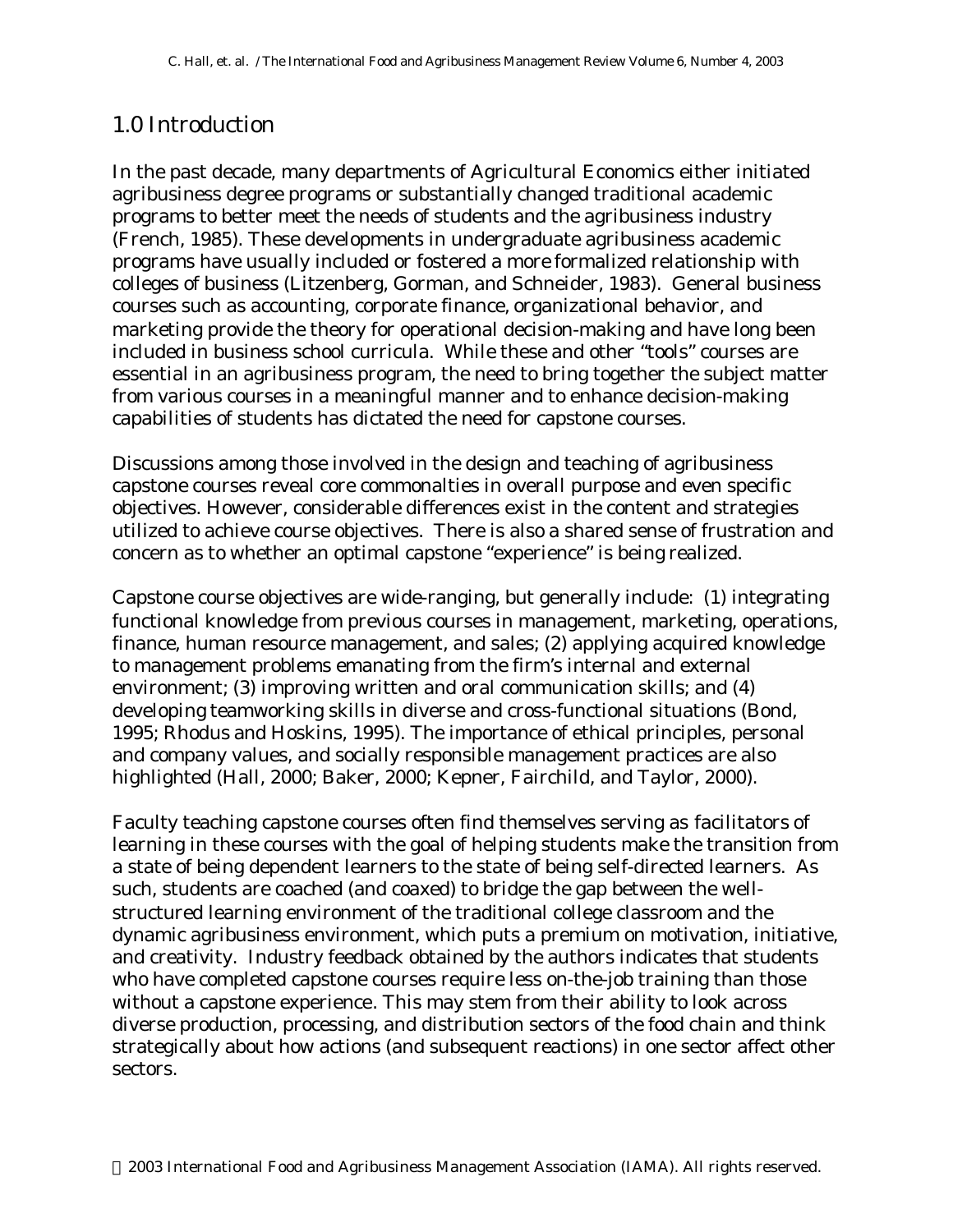Conversely, there are many frustrations inherent in teaching capstone courses, as they tend not to involve static situations with static pedagogy. As the mix and content of agribusiness foundation courses continue to change, so does the success of various strategies used in capstone courses. Depending upon the composition of each class, previously successful approaches may fail to meet objectives, creating a need to be flexible and build "on-the-fly" components into the course. Thus, capstone course facilitators must continuously change and fine-tune course content in order to provide an optimal capstone experience that prepares students to compete successfully in the high-pressure world of agribusiness.

Capstone courses in agribusiness offer unique challenges and opportunities. The purpose of this paper is to provide insight into the design and execution of the capstone experience based on the collective experiences of the authors, who together have 34 years of combined experience in teaching agribusiness capstone courses. The paper is organized as follows. The following section reviews the "what and why" of capstone courses; the third section addresses the various components of capstone courses; section four considers pedagogical dilemmas in teaching capstone courses; section five examines the issue of measuring student performance; section six describes the transitioning process from traditional teaching styles to "facilitating" styles of instruction; and the final section considers implications for faculty involved in the capstone experience.

### 2.0 The What and Why of Capstone

Allen (1992) has outlined the challenges that influence agribusiness curriculum design and instructional methodologies. As a precursor, he notes that (relative to past decades): (1) few people in society understand agriculture; (2) many students have no previous agricultural experience; and (3) producers, processors and distributors are becoming more sophisticated. He further acknowledges that human-resource issues are becoming increasingly important and that an international dimension must be integrated into our curricula. The ultimate challenge for faculty lies in deciding how to best undertake teaching in this new environment.

In addition to these broad-based challenges, surveys of agricultural and agribusiness employers consistently identify a set of skills and qualities demanded of agricultural college graduates (Litzenberg and Schneider, 1987). These include leadership, oral and written communication skills, the ability to work in teams and with people from diverse backgrounds and cross-functional areas, and critical thinking and problem-solving skills. Employers also seek students who have knowledge of current issues and problems, as well as a global perspective on competition and cultures. Traits such as motivation, appreciation for interdependencies, ability to relate to non-agriculturalists, management skills, and computer literacy are also important.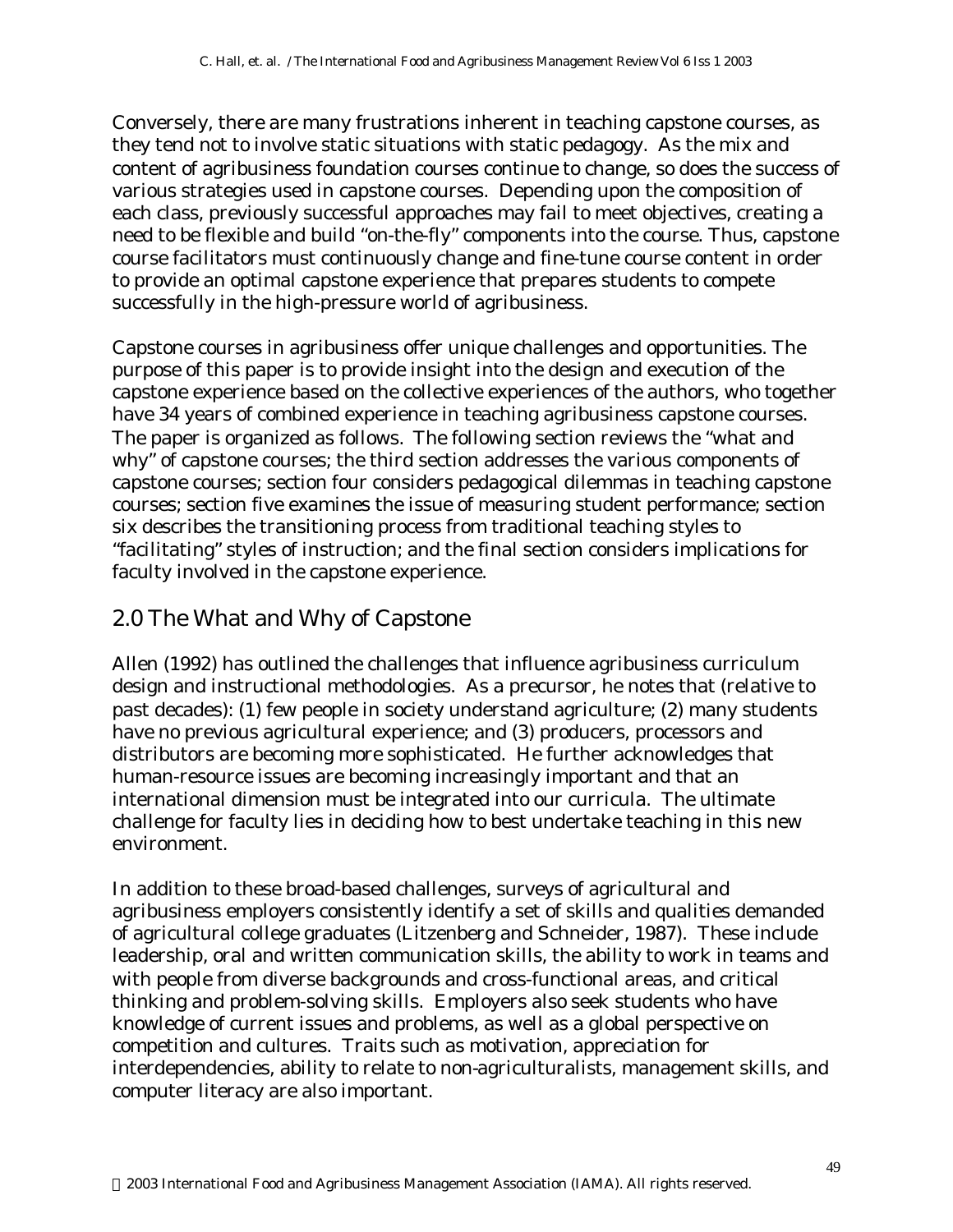Crunkilton, Cepica, and Fluke (1997), developed a comprehensive reference document on implementing capstone courses in colleges of agriculture, based on a three-year USDA-sponsored project. A national survey of colleges of agriculture was undertaken to identify teaching practices, expected learning outcomes, and suggested learning activities. Their research builds on earlier work by agricultural and agribusiness economists such as Litzenberg, et al., French and Erven (1985), and Westgren and Litzenberg.

After reviewing the literature, surveying colleges of agriculture with respect to the use of capstone courses and teaching practices, and examining syllabi, Crunkilton, et al. defined a capstone course as:

*"...a planned learning experience requiring students to synthesize previously learned subject matter content and to integrate new information into their knowledge base for solving simulated or real world problems."*

They note that a capstone course should focus on a complete integration of fragmented disciplinary knowledge, facilitating a meaningful closure to students' academic experiences. Moreover, it should provide students with a rich contextual framework that connects theory and application based on their academic experiences and an increased awareness of their interconnection. A capstone course should serve as both a synthesis and as a bridge. Thus, ideally, a capstone course should be scheduled in the last term of a student's program, easing the transition between academic experiences and entry into a career or further study.

In order for a capstone course to successfully integrate subject matter, synthesize previously acquired knowledge and prepare students for their careers, it must contain certain key elements. These include expected course educational outcomes; required learning activities; optional learning activities; and responsibilities of the instructor (Crunkleton et al.). These are outlined in Table 1, in addition to elements found to be a hindrance to the learning process.

It is clear that capstone courses are critical to the agribusiness student's learning experience, whether at the undergraduate or graduate level. It is also clear that, for a capstone course to achieve the desired outcome, learning activities must be designed, coordinated, and facilitated in ways that differ (often substantially) from most other courses in the agribusiness curriculum. This presents interesting challenges for both students and course facilitators.

### 3.0 Components of Capstone Courses in Agribusiness Curricula

It can be argued that capstone courses in agribusiness curricula must include three components in addition to those discussed in the previous section. First, the capstone course must include significant experience in applied decision making.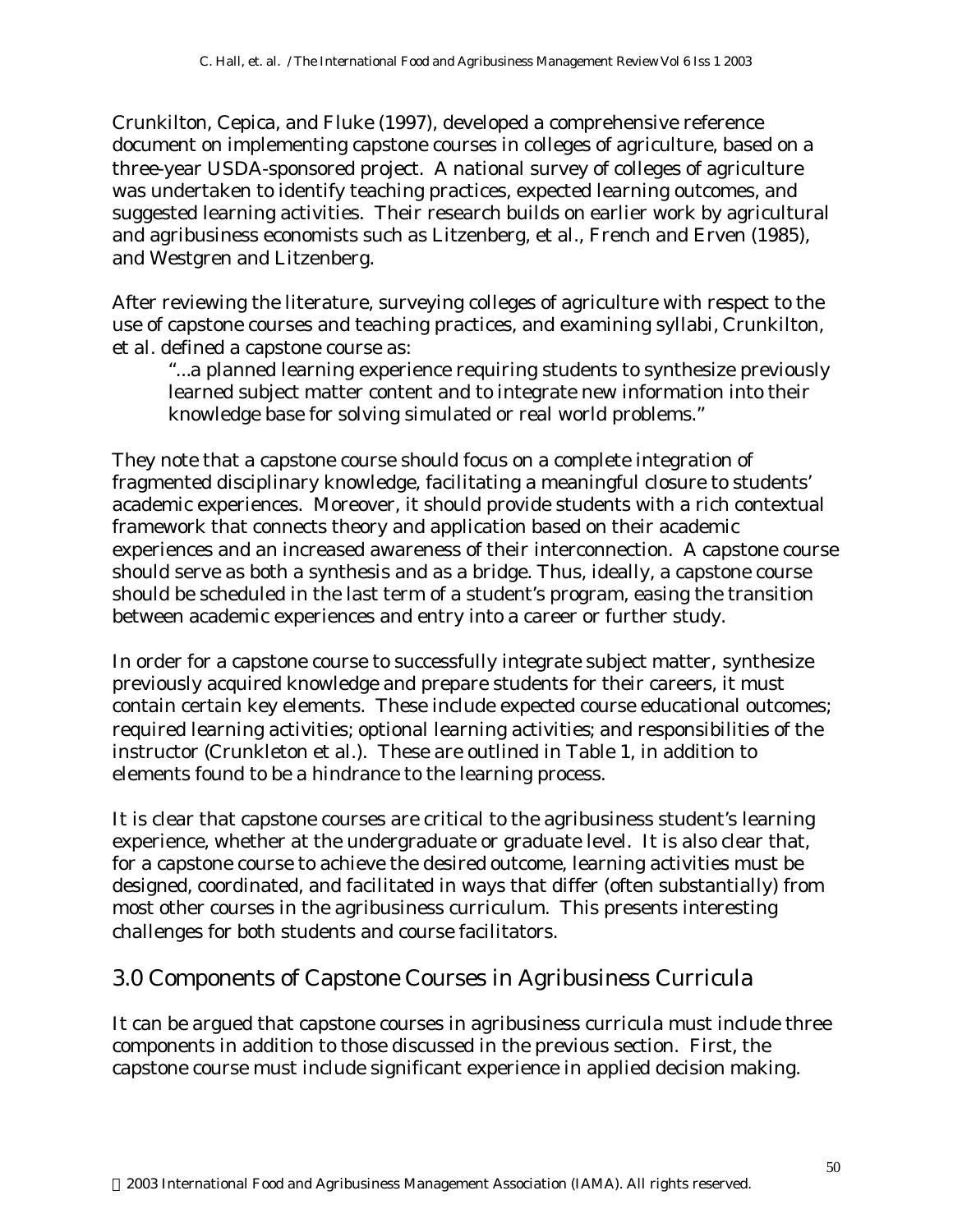| <b>Expected Course</b>                                                                                                                                                                                                                                                                                                                                                                                                                                        | <b>Required Learning</b>                                                                                                                                                                                                                                                                                                                               | <b>Optional Learning</b>                                                                                                                                                                                                                                                                                                    | <b>Responsibilities of the</b>                                                                                                                                                                                                                                                                                                                                                                                                                                                                                                                                                                                                                                                                                                                                                                                                                                                            | <b>Elements Hindering</b>                                                                                                                                                                                                                                                                                                                                                                                                                                                                                                                                                                                                                                                                                                                                                                                                                                                                                                                                                   |
|---------------------------------------------------------------------------------------------------------------------------------------------------------------------------------------------------------------------------------------------------------------------------------------------------------------------------------------------------------------------------------------------------------------------------------------------------------------|--------------------------------------------------------------------------------------------------------------------------------------------------------------------------------------------------------------------------------------------------------------------------------------------------------------------------------------------------------|-----------------------------------------------------------------------------------------------------------------------------------------------------------------------------------------------------------------------------------------------------------------------------------------------------------------------------|-------------------------------------------------------------------------------------------------------------------------------------------------------------------------------------------------------------------------------------------------------------------------------------------------------------------------------------------------------------------------------------------------------------------------------------------------------------------------------------------------------------------------------------------------------------------------------------------------------------------------------------------------------------------------------------------------------------------------------------------------------------------------------------------------------------------------------------------------------------------------------------------|-----------------------------------------------------------------------------------------------------------------------------------------------------------------------------------------------------------------------------------------------------------------------------------------------------------------------------------------------------------------------------------------------------------------------------------------------------------------------------------------------------------------------------------------------------------------------------------------------------------------------------------------------------------------------------------------------------------------------------------------------------------------------------------------------------------------------------------------------------------------------------------------------------------------------------------------------------------------------------|
| <b>Educational Outcomes</b>                                                                                                                                                                                                                                                                                                                                                                                                                                   | <b>Activities</b>                                                                                                                                                                                                                                                                                                                                      | <b>Activities</b>                                                                                                                                                                                                                                                                                                           | <b>Instructor</b>                                                                                                                                                                                                                                                                                                                                                                                                                                                                                                                                                                                                                                                                                                                                                                                                                                                                         | <b>Learning Success</b>                                                                                                                                                                                                                                                                                                                                                                                                                                                                                                                                                                                                                                                                                                                                                                                                                                                                                                                                                     |
| л<br><b>Problem-solving</b><br>п<br><b>Decision-making abilities</b><br><b>Capacity for critical</b><br>thinking<br>Ability to develop of<br>collaborative and professional<br>relationships<br><b>Oral and written</b><br>communication<br><b>Prepare students for</b><br>careers<br><b>Improve awareness of</b><br>complex relationships<br>between societies, cultures,<br>and businesses<br><b>Facilitate transition from</b><br>college to the workplace | п<br>Projects, case studies, or<br>issue analyses<br>Small group work including<br>3-5 students undertaking an<br>assignment or term paper<br>п<br>In-class oral<br>communication activities<br>Е<br><b>Intensive writing</b><br>assignments<br><b>Introduction of industry</b><br>representatives to students in<br>a planned learning<br>environment | п<br>Critiques of guest speakers,<br>oral presentations, student<br>papers, professional<br>articles, or current events<br>and issues<br>ш<br>Keeping journals or log<br>books<br>п<br><b>Individual projects</b><br>л<br>Large group assignments,<br>projects, issue analysis, or<br>case study<br>п<br><b>Field trips</b> | п<br><b>Assigning large term-long</b><br>projects, case studies, and<br>issue analyses<br>п<br><b>Requiring intensive writing</b><br>and speaking<br>п<br><b>Including department</b><br>faculty in course formation<br>and teaching<br>Using critical thinking to<br>п<br>solve real-world problems<br>п<br><b>Holding open class</b><br>discussion<br><b>Involving guest speakers</b><br>п<br><b>Conducting field trips</b><br>п<br><b>Team teaching selected</b><br>topics or the entire course<br><b>Using faculty peer</b><br>evaluations<br>п<br><b>Inviting student feedback</b><br>п<br><b>Ensure that students study</b><br>and keep abreast of current<br>events<br>Using debates in class<br><b>Presenting final project</b><br>results to real clients or<br>representatives from industry<br><b>Establishing deadlines on</b><br>п<br>course projects throughout<br>the term | ٠<br>Time constraints for both<br>students and faculty<br>п<br>Lack of student retention of<br>material from previous<br>courses<br>п<br>Necessity to review basic<br>principles<br><b>Culture of formal lectures</b><br>п<br>п<br>Varying levels of student<br>experiences<br>Inadequate funds to<br>п<br>support needed learning<br>activities which limit the<br>effectiveness of capstone<br>courses<br><b>Need to motivate students</b><br>п<br>Large class size<br>Non-participatory learning<br>п<br>experience on the part of<br>students<br>п<br><b>Student criticism which</b><br>inhibits class discussion<br>Too much emphasis on<br>п<br>student memorization<br>п<br>Lack of student writing and<br>communication skills<br>Difficulty lining up<br>п<br>educational projects and<br>activities<br>Е<br><b>Student procrastination</b><br><b>Students requiring</b><br>п<br>excessive direction instead of<br>integrating and using what<br>they already know |

**Table 1. Attributes of capstone courses: educational outcomes, assorted learning activities, instructor responsibilities, and elements hindering learning success.**

**Source: Adapted from Crunkilton et al.**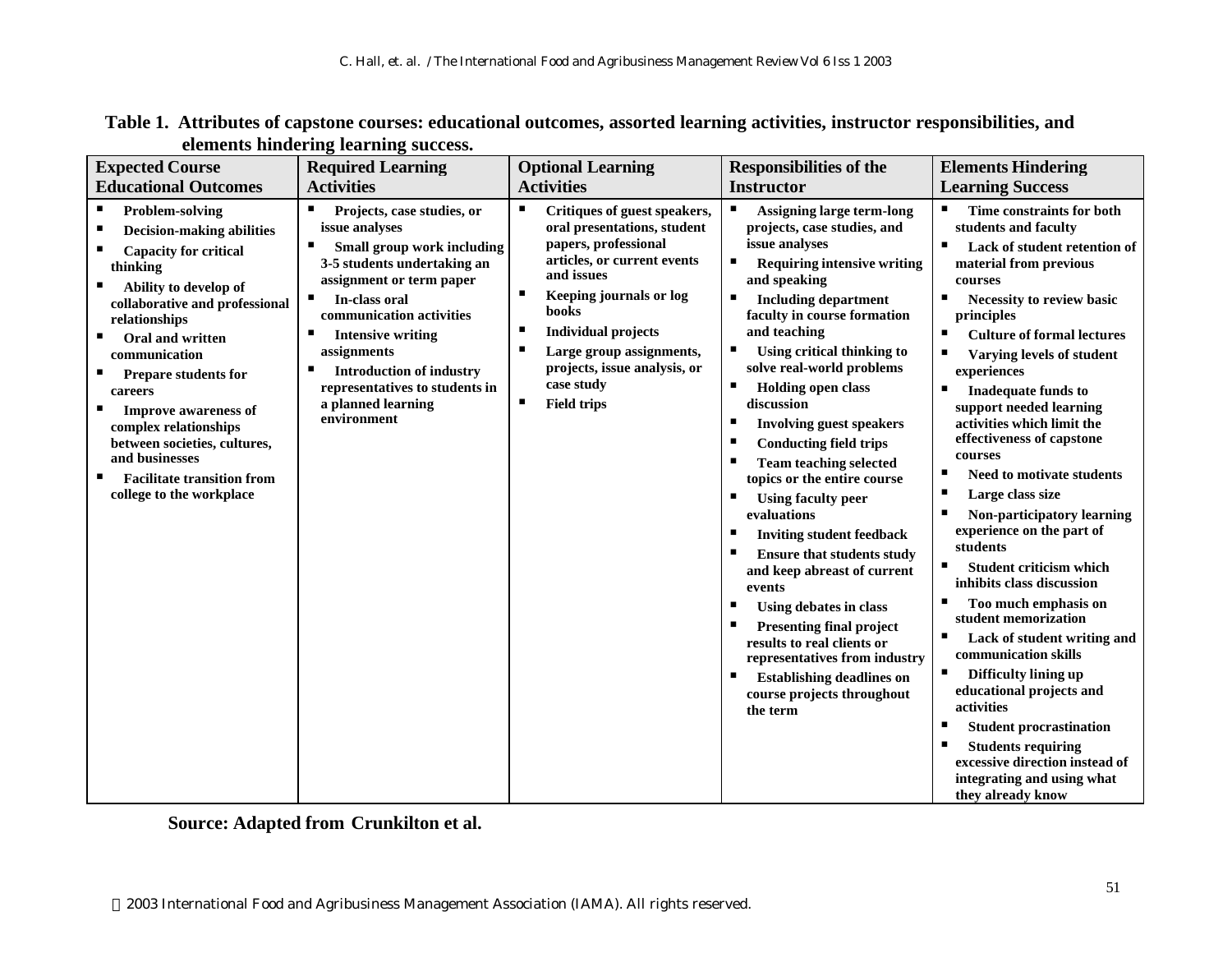This most often requires the use of cases, formal presentations by individuals and groups, and even the integration of actual problems encountered by agribusiness firms. The ability to present one's recommendations as an output from team analysis should be a secondary objective of the course (see for example, the discussion of overt and covert teaching strategies in Westgren and Litzenberg).

Second, the capstone course must instill graduates with an ability to use economic theory to understand the behavior of agribusiness firms and develop recommendations for maximizing business performance. Instructors of capstone agribusiness courses must build on the principles of economic theory to show students how operational decisions make use of this theory.

Finally, capstone courses are the ideal place to introduce strategic management principles and discuss their role in decision-making in the agribusiness firm. To exclusively teach students to make operational decisions limits their career advancement and value to an agribusiness firm's decision-making team. Strategic management principles are well suited to serve as the cornerstone of a capstone course. Students are well served because knowledge of how agribusiness firms create and sustain competitive advantage is useful for their career development.

## 4.0 Pedagogical Dilemmas

Given that strategic management principles (with an emphasis on economic underpinnings) and the development of student capacities to think strategically are of critical importance in developing a successful agribusiness capstone course, the next question is how to accomplish this pedagogically? The minimal number of available materials written with agribusiness applications and targeted at agribusiness-oriented audiences exacerbates the difficult task of choosing text materials, case studies, and business simulations.

### *4.1 Textbook Issues*

Currently, there are no strategic *agribusiness* management textbooks. Most of the available textbooks in strategic management emphasize the "process" of strategic management and use the process as a chapter-by-chapter outline (Thompson and Strickland, 1999; Collis and Montgomery, 1997; Comerford and Callaghan, 1999). However, few of these texts contain discussions of previously generated knowledge such as transaction cost economics, strategic commitment, and the resource-based view of the firm (Hirsch, 1988). While notable exceptions do exist (e.g. Hitt, Ireland, and Hoskisson, 1999; Barney, 1997), the real dilemma to date is that currently available texts lack the agribusiness focus that would be desirable. An alternative approach used by some capstone facilitators is to adopt the concepts-only version of these strategic management texts and supplement with handpicked or custom written cases (e.g. Harvard Business School cases).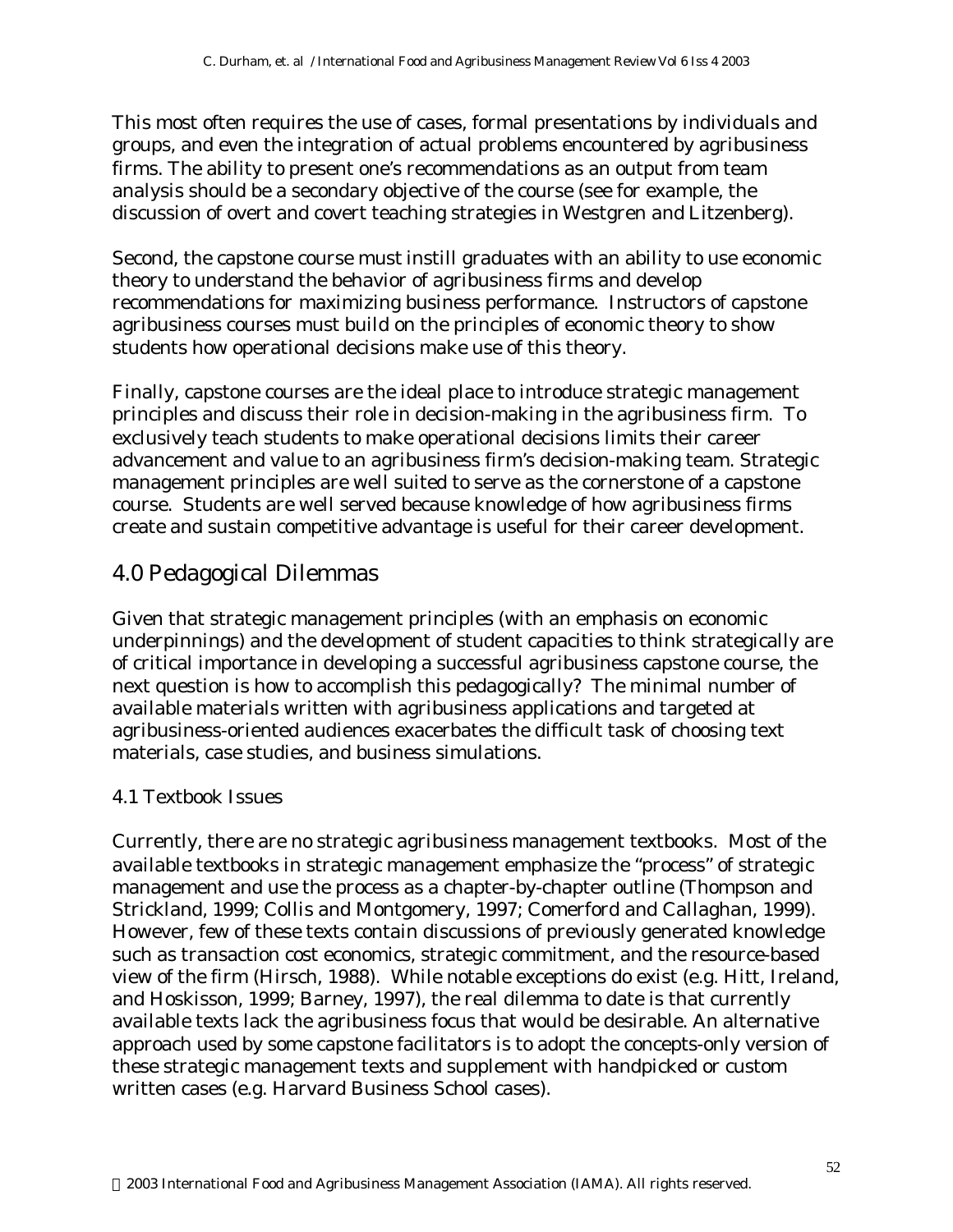Another pedagogical approach that some capstone professors have experimented with is to teach business strategy using microeconomics or managerial economics texts. Indeed, many of the recent texts do have a number of real-life examples to demonstrate the importance of economics in making managerial decisions. But this alternative is, at best, a compromise between traditional microeconomics and management strategy. In recent years, however, there have been a few texts that have helped teachers of capstone courses integrate these subject areas (e.g. Milgrom and Roberts, 1992; Oster, 1999; Besanko et al., 2000).

However, these texts tend to be more advanced than a typical undergraduate capstone course would require. Thus, the instructor is left with the decision of whether to: (a) use one of the traditional strategic management texts, (b) develop their own set of strategy-related course notes/readings incorporating economic underpinnings, or (c) a combination of (a) and (b). Regardless of the textbook option a professor chooses, the use of cases and/or business simulations is deemed to be an important supplementary contribution to the capstone experience.

#### *4.2 Case Studies*

The case method is useful in accomplishing all of the aforementioned primary capstone course objectives. To be most effective, cases should be chosen that force students to integrate and apply prior knowledge in the functional areas of management as well as create a strategic-management framework for their analyses. In most settings, students are expected to present and defend their findings either in formal class presentations, class discussions, or written analyses. Students should demonstrate their aptitude for clearly analyzing the problem, making well-supported recommendations, and clearly and concisely communicating the results of their analyses. The case method is an ideal format for applying strategic management tools because well-written cases can succinctly convey the large amount of information required to make decisions related to the strategic management of a firm.

Another form of case study experiential learning used by some capstone facilitators is service-learning projects in which students work closely with representatives from an actual company to develop a strategic analysis often referred to as a strategic audit. Company-specific data (regarding resources and capabilities) are analyzed in the context of the industry environment. Strategic options are outlined based on these internal and external analyses and implementations plans formulated. Feedback from students and participating company managers indicate that this experiential learning format is effective (Donaldson, 1995).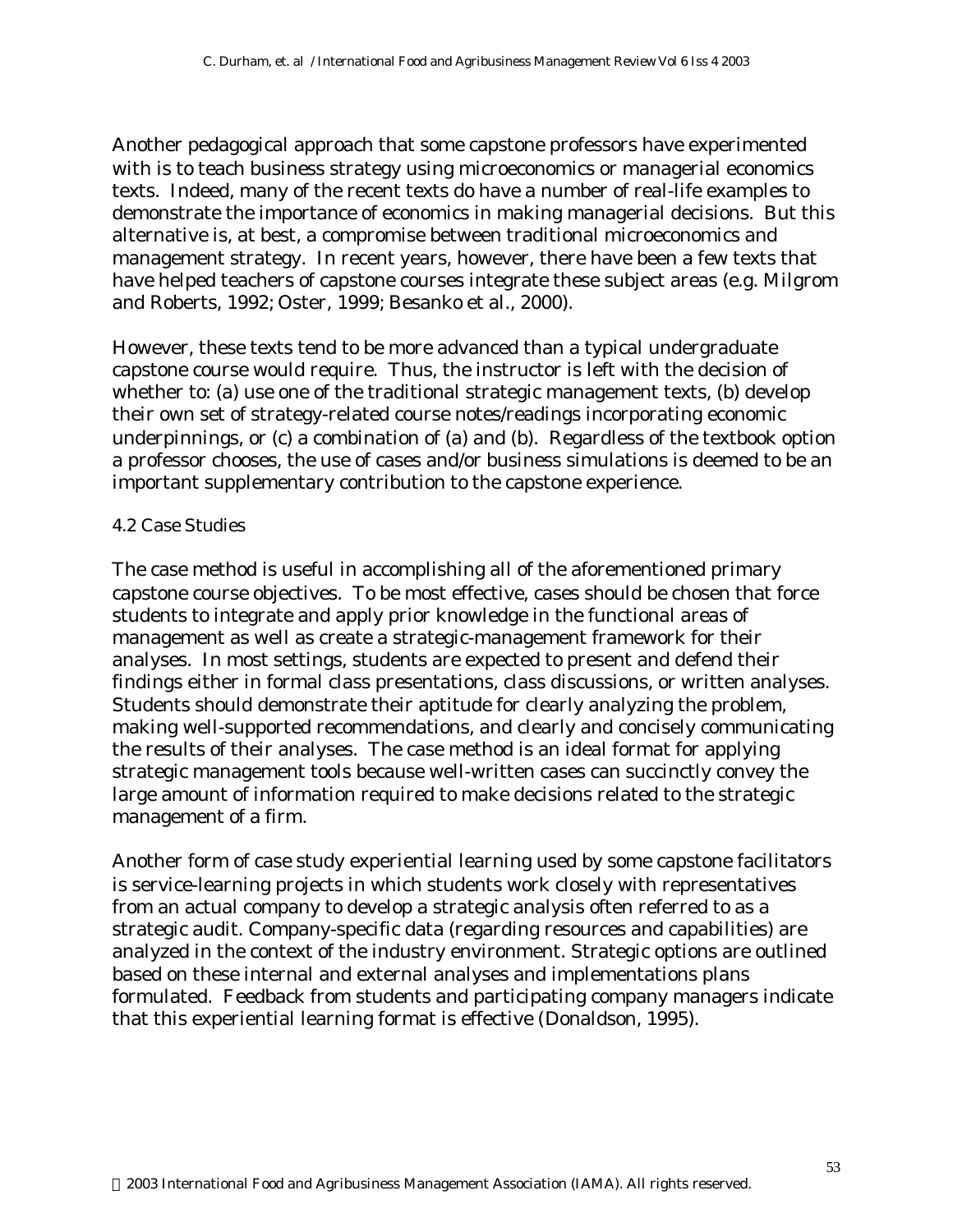#### *4.3 Issue Debates and Discussions*

Issue debates and discussions are another effective tool for integrating previous coursework and applying those concepts to contemporary issues. These can be accomplished via facilitator-led class discussions or student-team issue debates. These two formats provide students the opportunity to consider a wide range of issues that influence business decisions including, but not limited to, domestic and international economic policies, regulatory and environmental issues, and ethical and human-resource concerns. Both students and course facilitators can choose issues for discussion. Current events reported in the business and general media, personal experiences, and management-oriented readings form the basis of issue discussions.

Facilitator-generated issue-discussions can be supported with reading assignments. Students are also encouraged to introduce management-related topics of particular interest gleaned from the news or business media or from other courses. Discussions can get quite heated particularly when the students and facilitator(s) strongly disagree with each other (real or staged).

The issue debates provide students the opportunity to investigate and articulate an issue, and then defend a position, which may be at odds with their personal view. An associated goal of the issue debate is improvement in oral communication skills. Suggested mechanics of the issue debates are as follows. Students are placed into teams of two or three and, for each assigned issue, one team takes a "pro" position and one team takes a "con" position. It is a good idea to randomly assign individual teams to a position on a randomly selected issue at least two-to-three weeks before each debate.

Issue debate expectations may include preparation of a position brief by each team , which defines the issue and outlines their position and arguments for in-class distribution prior to the debate. Facilitators then allow ten minutes for each team to state their position, followed by ten minutes for debate between the two opposing sides of the issue. About twenty minutes can be allotted for in-class discussion of the issue being debated. It is also a good idea for course facilitators to evaluate the performance and/or contribution of each debate-team member using an evaluation form. Evaluation criteria may include evidence of preparation, presentation quality and style, strength of rebuttal and answers to questions and evidence of teamwork. Student contributions during class discussion can be a key part of the classparticipation grade.

On balance, issue debates are a generally positive exercise. They often generate interesting and sometimes even animated discussion. However, if not properly motivated, students will frequently demonstrate a lack of preparation, especially for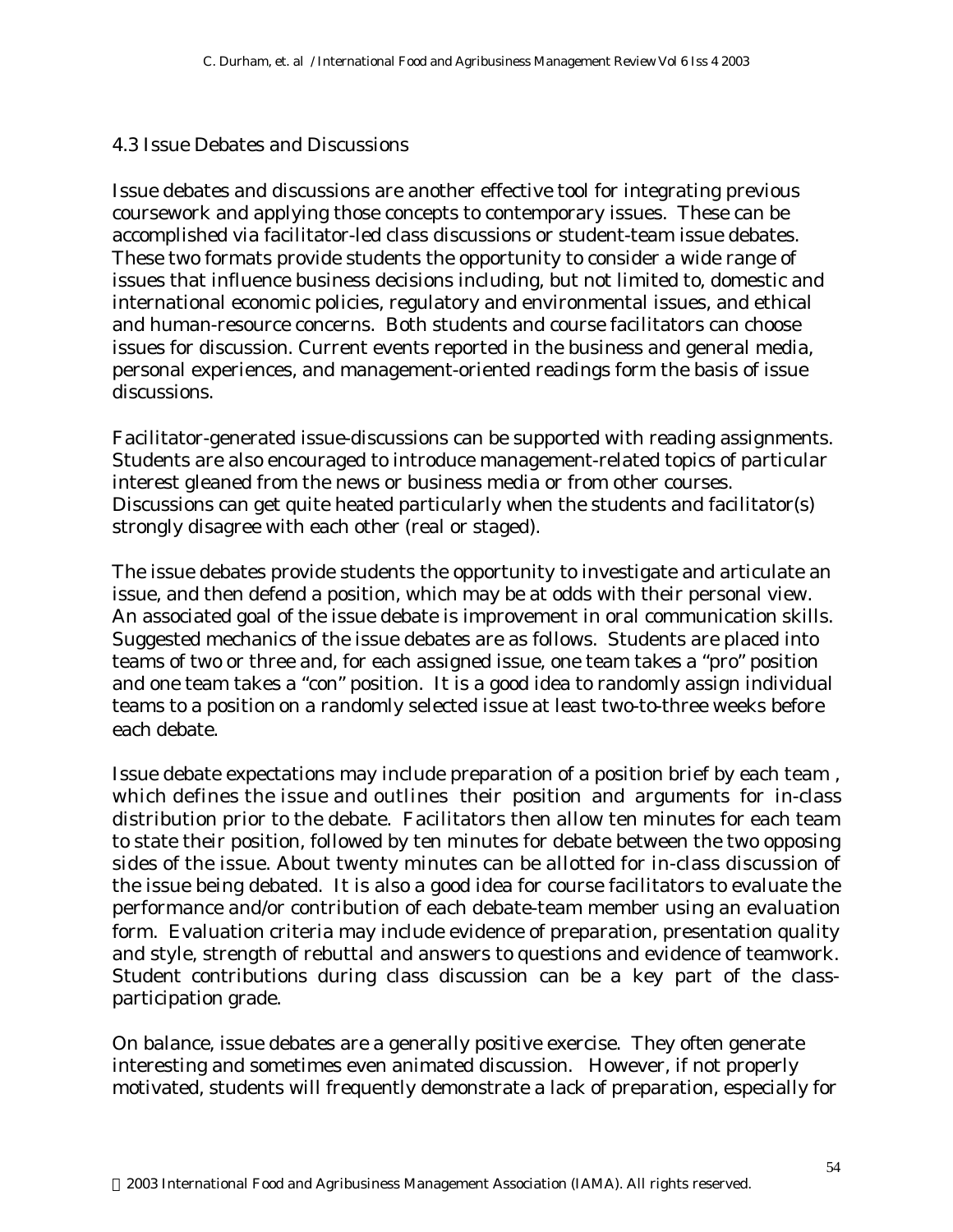written position briefs. Debates also tend to lose focus of the central issues, requiring facilitators to interject and refocus the discussion. In large classes, they are time consuming and, as with any activity that is repeated multiple times in a term, tend to become a little stale, particularly as interest wanes late in the term.

The search for better and varied formats for utilizing issue debates continues. The authors' experiences suggest that the keys to successful debates rest in three areas. First, selection of issues for debate is critical. The process of engaging students to define topics seems to result in interesting topics that are often difficult to debate. An alternative to consider is the development of carefully considered issues by course facilitators. This ensures that issues are targeted and well-suited for debate. Second, expectations must be clearly communicated to students. Finally, facilitators must appropriately assign grades in order to send the desired signals to students regarding expected effort and performance.

Effectively utilizing issue debates and discussions remains challenging. The line between too much facilitator direction and allowing students to be responsible for their learning can be a fine one. However, the bottom line seems to be that debates and discussions of contemporary issues can contribute materially to the fulfillment of capstone course objectives.

#### *4.4 Business Strategy Games/Simulations*

Without a doubt, one of the most exciting capstone course pedagogues developed over the last decade is the competitive computer simulation. Simulations provide the opportunity for students to develop and implement a strategic business plan for a hypothetical firm and to evaluate the financial impact of the plan on the organization's success. An example of a popular simulation game is *The Business Strategy Game: A Global Industry Simulation* created by Thompson and Stappenbeck (1999).

The business strategy simulation requires the student "management team" to be responsible for a wide array business decisions associated with managing a moderately-sized company that has the potential to compete in a global market. Teams are evaluated on the basis of three criteria: a written and oral presentation of a strategic plan to a faculty "board of directors;" a written and oral presentation explaining firm and management performance, again to a board of directors; and the team's cumulative performance rating generated by the simulation program, based on sales revenues, earnings per share, return on equity, bond rating, stock price, and strategy.

Thompson and Stappenbeck note that the *Business Strategy Game* is a hands-on learning experience that provides valuable strategic and operating decision-making practice and helps students develop business judgment as they encounter an array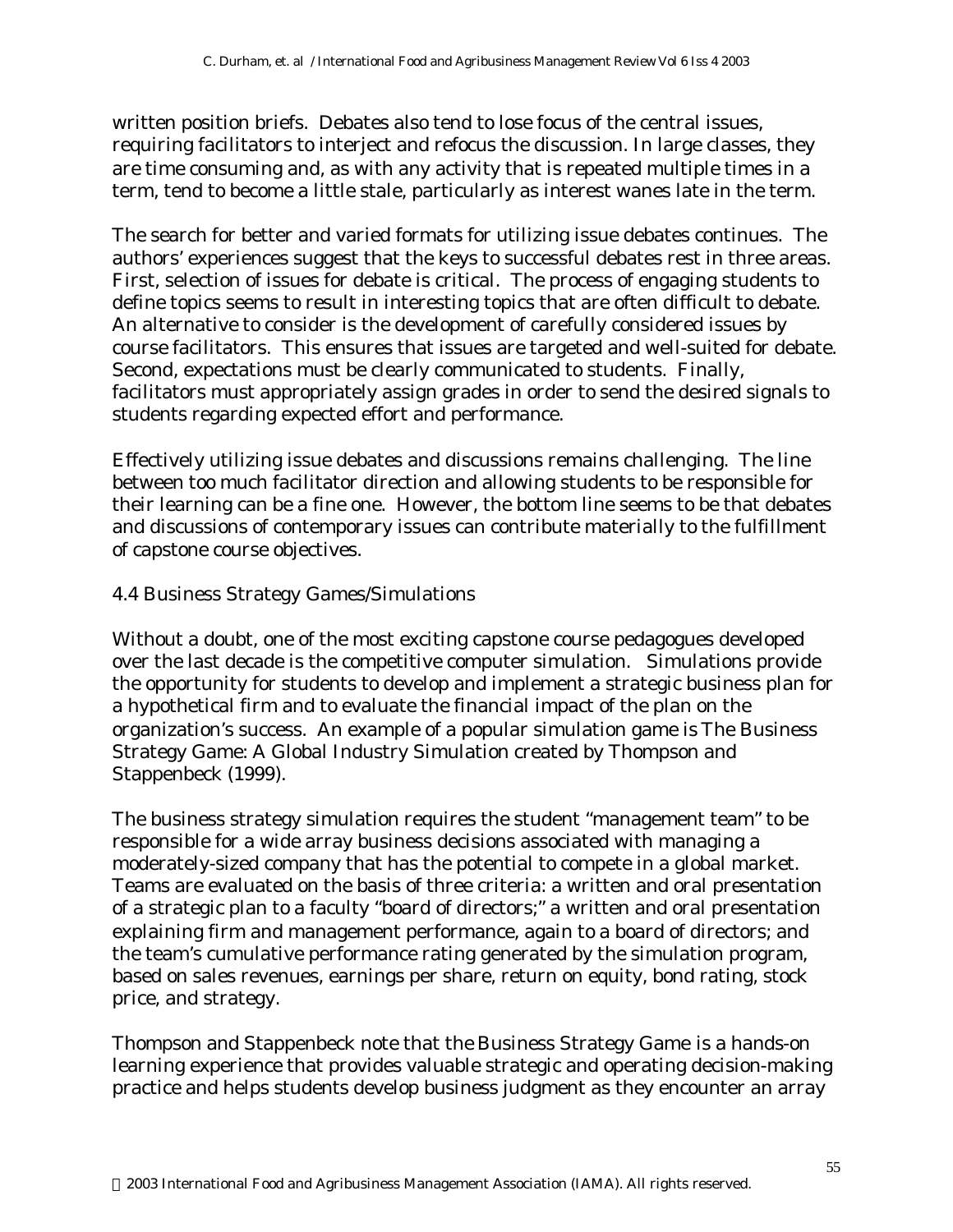of business issues. Students face the need to continuously assess changing industry and competitive conditions, diagnose the strategies of competitors and anticipate their next moves, find ways to gain a competitive advantage, evaluate different courses of action, develop a strategic company plan, and adjust strategic plans in response to changing market and competitor conditions.

Students also gain a better understanding of how various operational or functional aspects of a business are integrative. The student management team has production plants to operate, labor to hire and reward, inventories to control, marketing strategies to execute, prices to set, accounting and cost data to examine, capital expenditure and investment decisions to make, shareholders to please, sales forecasts to estimate product demand, tariff, currency exchange rate, interest rate, stock and bond market, and demand fluctuations to consider.

The simulation is integrative of previous course material, solidifies strategic management concepts, and gives students insight into global competition. The game also improves student understanding of revenue-cost-price relationships. Management teams review operating statements, identifying costs that are out-ofline, compare profitability of different market segments, assess their company's financial condition, and decide on remedial and proactive actions (Thompson and Stappenbeck). Constructing alternative decisions and strategic plans using sensitivity analysis allows students to appreciate the value of number crunching and exploring multiple scenarios before pulling the trigger on a decision.

In sum, the business strategy simulation makes business decisions and their consequences a reality, seriously challenges students in a team-based competitive framework (often for the first time), brings everything they have learned in the curriculum together in a meaningful manner, creates new understanding from old material never before fully appreciated, and develops a deep and abiding understanding of the true meaning of competition. Our experience is clear; management team investment in time, focus, and commitment is highly correlated with success in the business strategy simulation. A secondary, but important benefit is that the game spurs students' competitive juices and makes learning fun.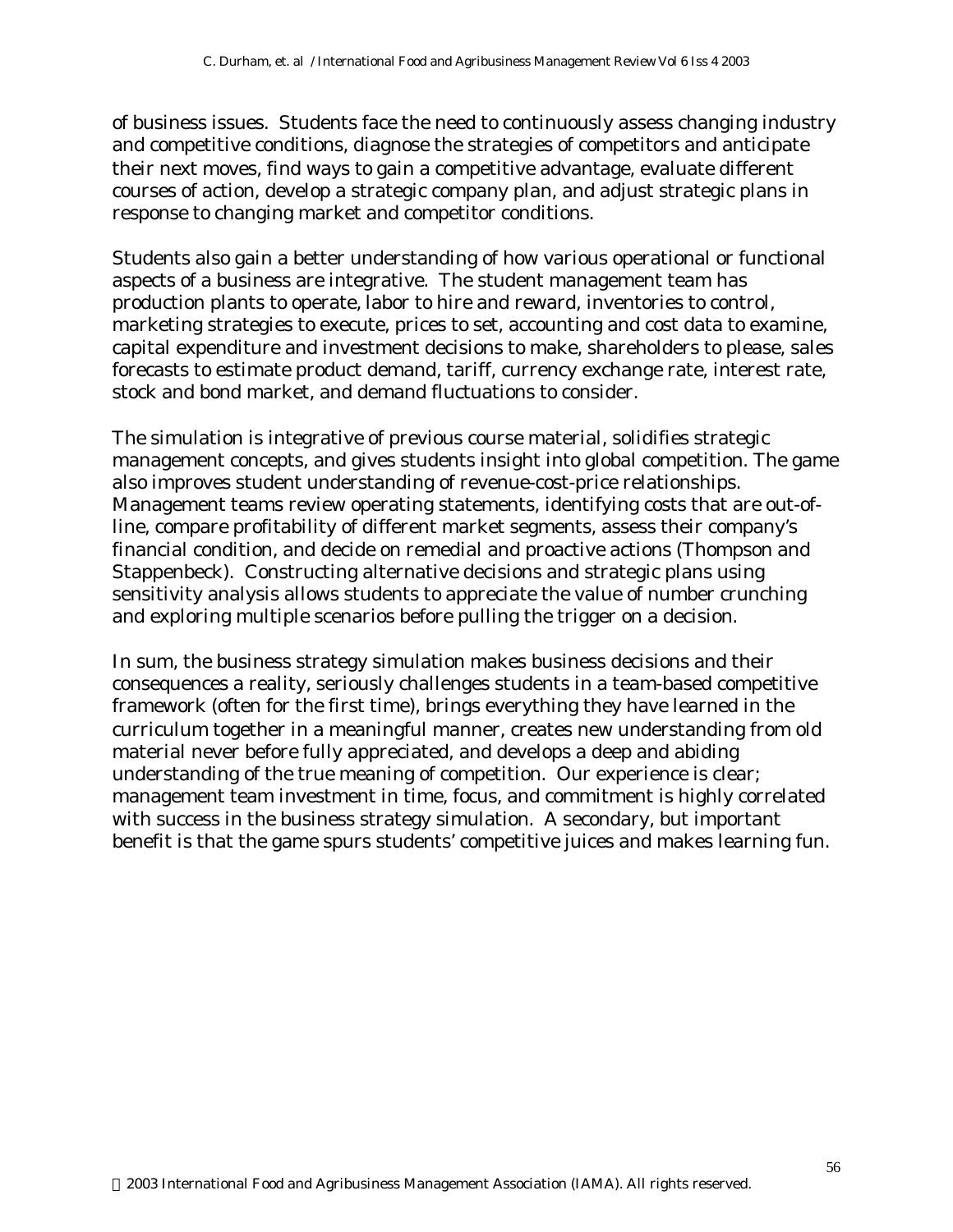### 5.0 Measuring Performance

Methods for measuring student performance in capstone courses may be best characterized as bipolar in nature. Either student performance has been measured in very qualitative or subjective manners by the capstone professor or a very legalistic approach has been taken to quantitatively arrive at a measure of student performance. The development of multiple choice test banks by textbook authors, teaching notes for cases (containing suggested questions and associated responses), and scoring systems for business simulations point to the trend towards more quantitative assessment mechanisms.

Capstone courses tend to be somewhat fluid, as professors often experiment with various combinations of strategy formulation, strategy implementation and functional decisions, in search of the optimal learning experience. Thus, the phenomenon of changing pedagogical combinations creates a dynamic element between years (and even between terms), which further exacerbates the studentperformance measurement problem.

Performance assessment is also a challenge because of the non-traditional instructional methods utilized in capstone courses. Instructors who rely heavily on the lecture method for presenting class material will likely be satisfied with the traditional methods of performance assessment, including homework problems and examinations. However, traditional performance assessment methods are less effective at measuring student performance on case study analyses, business simulations, and term projects.

In some capstone courses, examinations have been abandoned as a means of assessing student performance. While examinations are useful in measuring some aspects of student learning in capstone courses, they do a poor job of measuring other important aspects. More importantly, eliminating examinations is a symbolic gesture that indicates that the course is not a typical course and that the expectations are more in line with what will be expected of the students as professional managers. The challenge is devising a highly subjective means of performance measurement that accurately measures students' contributions. It is particularly problematic when the deliverables are the result of a team effort.

Case study analyses are another example of material that is highly subjective in nature. Of course, this is not unique to the field of strategic management. Case studies in marketing, human resource management, and organizational management are also subjective in that answers may not be clearly right or wrong and multiple approaches to solving the problem might be appropriate. One approach to measuring performance under these conditions is to be very clear about what is expected. Content of case analyses should be judged on the soundness of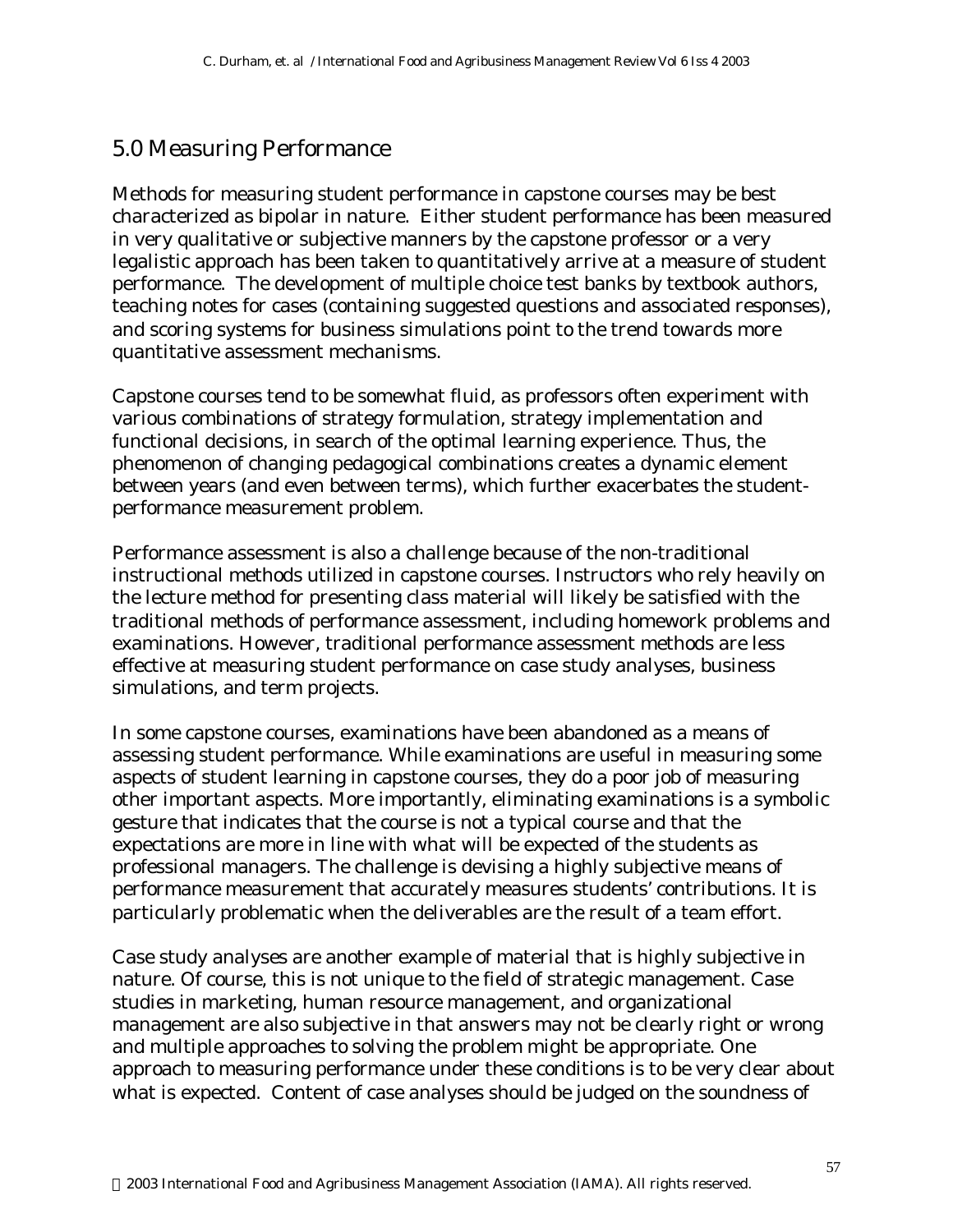the students' recommendation(s), how well they have supported their recommendation(s), the appropriateness of the analytical tools they have selected, and the effectiveness with which they have communicated their ideas (clarity, conciseness, and organization).

When group projects are assigned, instructors are faced with a different problem. Each team produces only one piece of work but performance must ultimately be assigned on an individual basis. Some instructors handle this problem by assigning the same grade to every member of the team. This works well when the proportion of the overall course grade that is attributable to the team effort is relatively small, when the teams function well, and each individual's contribution to the team effort is relatively equal. When one of these conditions are not met, assigning the same grade to every member of the team is likely to lead to a great deal of dissatisfaction.

One method that is widely used to assess individual performance in a team environment is the peer evaluation. Group members may be asked to assign each member of the team a grade based on the individual's contribution to the team's efforts. Alternatively, each team member may be asked to assign each member of the team some number of points out of a fixed total. Because this is also a subjective evaluation, it is important to be clear regarding what the team members are being asked to evaluate.

It is also critical that students know that their individual grade for the team project will be adjusted based on their evaluation by their peers. This has the impact of eliminating the "free rider" problem and allowing students to determine their contribution to the team project based on their desired grade, like they would for an individual project assignment. Informing students in the early stages of the team project that peer evaluations will be used as a means of performance assessment has the additional advantage of limiting problems between group members because members recognize that they will be rewarded based on their contribution and that free riders will be punished.

### 6.0 Making the Transition

Capstone courses are a breed apart; they are designed to be that way. Agribusiness capstone courses are intended to synthesize the "building blocks" of our curriculum into a "house" of agribusiness, and to serve as a bridge between the relative safety of the well-defined college learning environment and the relative uncertainty associated with the more self-directed world of agribusiness. As such, capstone courses should not be expected to look like other courses.

In reality, instructors sometimes have trouble making the transition to facilitators, and students very often have a great deal of trouble making the transition to selfmotivated, self-directed learners. Students are much more addicted to the lecture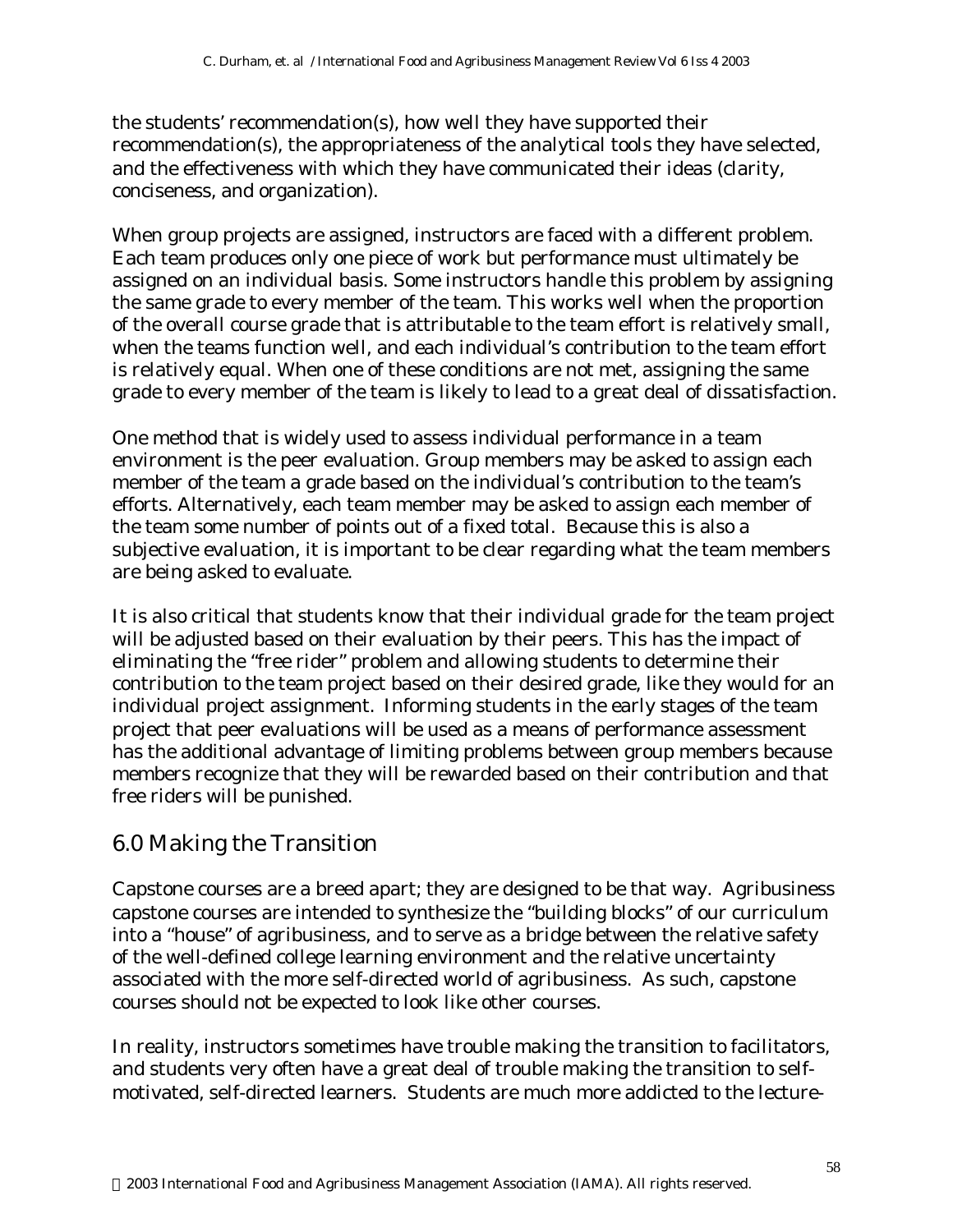based, dependent learning style than we often realize. Ironically we (as a profession) are the ones who fostered, or at least contributed to, this addiction. Nevertheless, the transition is often difficult and so must be dealt with early and often in order to facilitate a positive and successful capstone learning experience.

A clear delineation of the facilitator's expectations of course participants is critical in achieving the desired learning outcomes. As with any new experience, unknown expectations lead to unnecessary frustration on the part of students and, in turn, the facilitator.

When behavioral, attitudinal, and performance expectations are clearly communicated, the stage is set for a positive capstone learning experience. A supportive attitude and positive feedback from the course facilitator(s) help successfully cement the synthesis, create self-motivated and self-directed individuals, and build a strong bridge to success in the world of agribusiness.

### 7.0 Implications for the Agribusiness Capstone Professor

This paper has discussed the benefits of using strategic management principles as the cornerstone for building the agribusiness capstone experience. The necessity for agribusiness firms to create and implement strategies that build a sustainable competitive advantage in turn necessitates the development of strategic management skills in the leaders/managers of the future. As such, the objectives of a capstone course lean heavily toward the integrative development of strategic decision-making competence. This has a number of implications for the capstone professor.

Teaching strategic-management-related material to undergraduates (neophytes) is particularly challenging given that they have little or no on-the-job experience. Their only exposure to the so-called real world may have come through internships or other types of temporary employment. This puts added pressure on the capstone professor to properly "set the stage" in terms of the application (and importance) of strategic management principles.

The difficult task of choosing text materials, case studies, and business simulations is exacerbated by the lack of materials written specifically with agribusiness applications and targeted for agribusiness-oriented audiences. Thus, it may take considerable effort for the capstone professor to "agribusiness-ize" course content in terms of both ancillary materials and class discussion.

Because of the aforementioned pedagogical dilemmas, capstone courses become a dynamic entity of their own with little standardization between years. Professors who desire to build a stable, non-changing course to teach year in and year out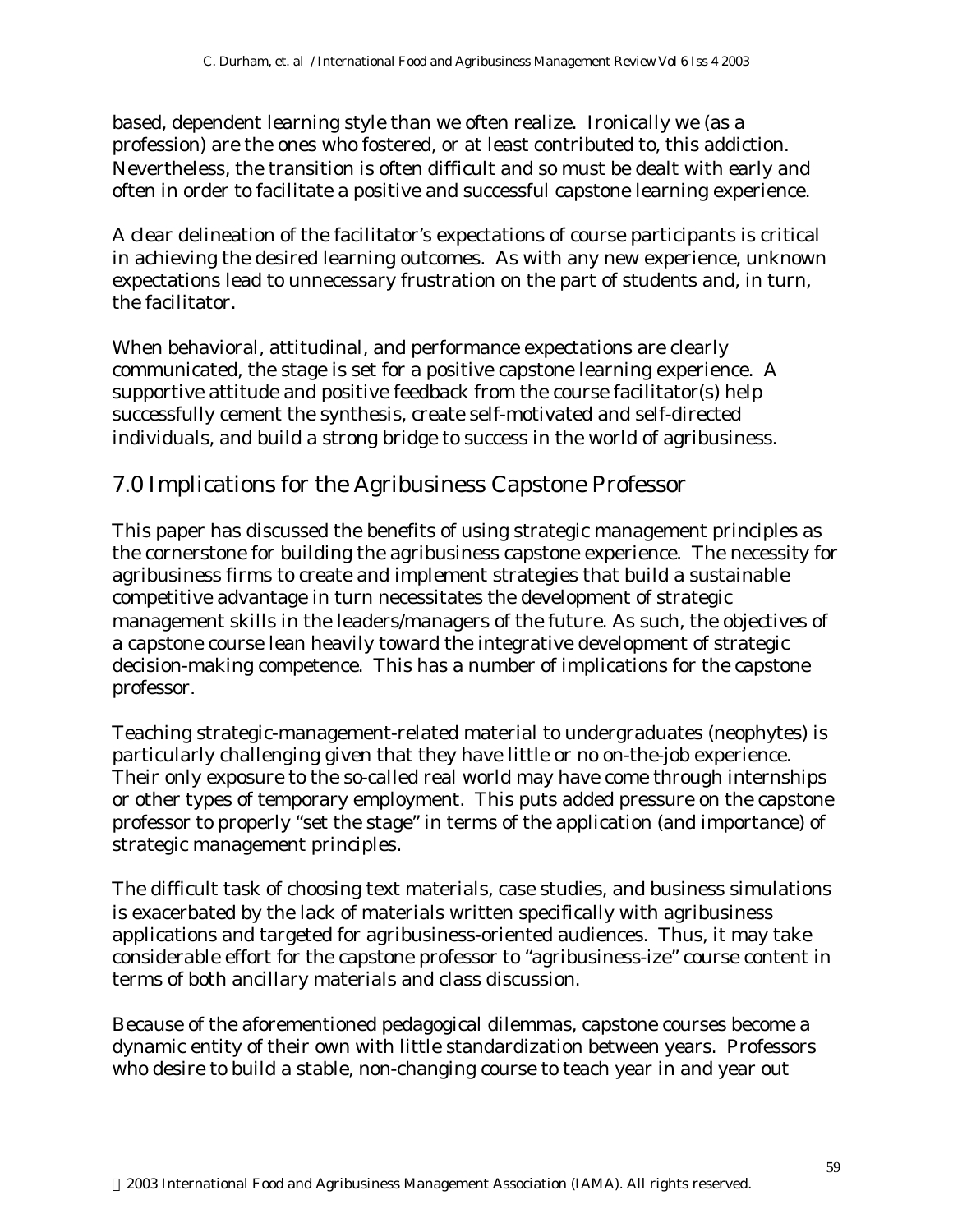should run in the other direction as fast as possible (capstone courses are not for the feint of heart).

Measuring student performance has and will remain categorically challenging. Standard measures of classroom performance are redefined by the very nature of the capstone experience. Perhaps by evaluating students using the same performance measures that are being used by agribusiness firms to evaluate their relative performance (e.g. the balanced scorecard approach put forth by Kaplan and Norton, 1996), the expected outcomes may be measured more accurately and reflect what will be expected from students after graduation.

Faculty who teach capstone courses must realize that the necessary communication and feedback linkages required for effective course organization are time intensive. Capstone courses are not a "lecture and leave" type of course. Capstone professors must carefully design assignments and develop appropriate feedback linkages to ensure student motivation.

Given the nature and goals of agribusiness capstone courses, it is difficult to know if the optimal set of activities is being incorporated to maximize learning outcomes in a particular situation. Maybe it depends on the university, maybe on the students, but more likely it depends on the skills and perceptions of the particular faculty involved. While the optimal set of capstone activities remains an open question, there are, no doubt, many paths to success.

### References

- Allen, C.E. (1992). Positioning Undergraduate Professional Education as the Priority. *Agriculture and the Undergraduate*. Washington D.C.: National Academy Press, 109- 112.
- Baker, G.A. (2000). *Strategic Agribusiness Management*. Course Syllabus for AGRI 671, Santa Clara University - Leavey School of Business, Institute of Agribusiness, Spring 2000, Santa Clara, California.
- Barney, J. (1997). *Gaining and Sustaining Competitive Advantage.* Addison-Wesley Publishing Company, Reading, Massachusetts, 570 pp.
- Besanko, D., D. Dranove, and M. Shanley (2000). *Economics of Strategy, 2nd edition*. John Wiley and Sons, New York, 656 pp.
- Bond, B. (1995). *The Difficult Part of Capstone Design Courses.* Electronic document, URL addresss: <http://fairway.ecn.purdue.edu/FrE/asee/fie95/2c3/2c31/2c31.htm>.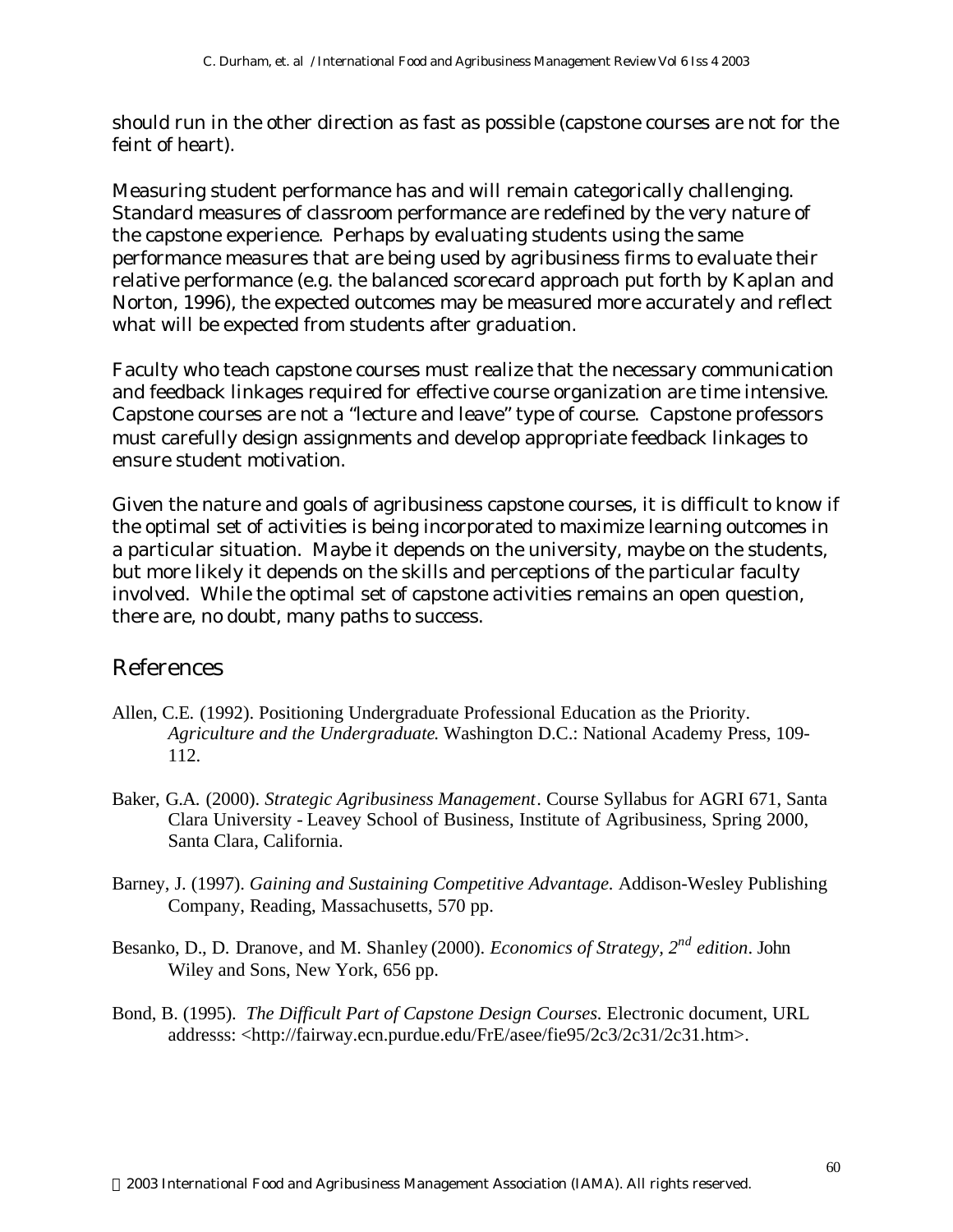- Collis, D. and C. Montgomery (1997). *Corporate Strategy: Resources and the Scope of the Firm.* McGraw-Hill/Irwin, New York, 784 pp.
- Comerford, R. and D. Callaghan. *Strategic Management: Text and Tools for Business Policy*. Online text, URL address: <http://www.cba.uri.edu/Faculty/Comerford/Text/Text.html>.
- Crunkilton, J.R., M.J. Cepica, and P.L. Fluker. *Handbook on Implementing Capstone Courses in Colleges of Agriculture*. Publication prepared for project funded by USDA, CSRS, Higher Education Challenge Grants Program, May 1997, 20pp.
- Donaldson, G. (1995). A New Tool For Boards: The Strategic Audit. *Harvard Business Review*, Reprint Number 95404, July-August.
- French, C.E. and B.L. Erven (1985). Agribusiness and Professional M.S. Degree Programs in Agricultural Economics in the United States. *American Journal of Agricultural Economics*, Vol. 67, No. 5, 1215-1222.
- Hall, C.R. (2000). *Economics of Agribusiness*. Course Syllabus for AGEC 440, Agricultural Economics Department, Texas A&M University, Spring 2000, College Station, Texas.
- Hirsch, P., R. Friedman, and M. Koza (1988). Collaboration or Paradigm Shift: Caveat Emptor and the Risk of Romance with Economic Models for Strategy and Policy Research. *Organization Science*, Vol. 1, No. 1, 87-97.
- Hitt, M., D. Ireland, and R. Hoskisson (1999). *Strategic Management: Competitiveness and Globalization, 3rd edition*. South-Western College Publishing, Cincinnati, Ohio, 631 pp.
- Kaplan, R. and D. Norton (1996). Using the Balanced Scorecard as a Strategic Management System. *Harvard Business Review*. January-February issue.
- Kepner, K.W., G.F. Fairchild, and T.G. Taylor (2000). *Contemporary Issues in Agribusiness Management*. Course Syllabus for AEB 4325, Food and Resource Economics Department, Spring 2000, Gainesville, Florida.
- Litzenberg, K.K., W.D. Gorman, and V.E. Schneider (1983). Academic and Professional Programs in Agribusiness. *American Journal of Agricultural Economics*, Vol 65, No. 5, 1060-1064.
- Litzenberg, K.K. and V.E. Schneider (1987). Competencies and Qualities of Agricultural Economics Graduates Sought by Agribusiness Employers. *American Journal of Agricultural Economics*, Vol. 69, No. 5, 1031-1036.
- Milgrom, P. and J. Roberts (1992). *Economics, Strategy, and Management.* Prentice Hall, Englewood Cliffs, New Jersey, 621 pp.
- Oster, S. (1999). *Modern Competitive Analysis*. Oxford University Press, ISBN 0-19-511941-X.